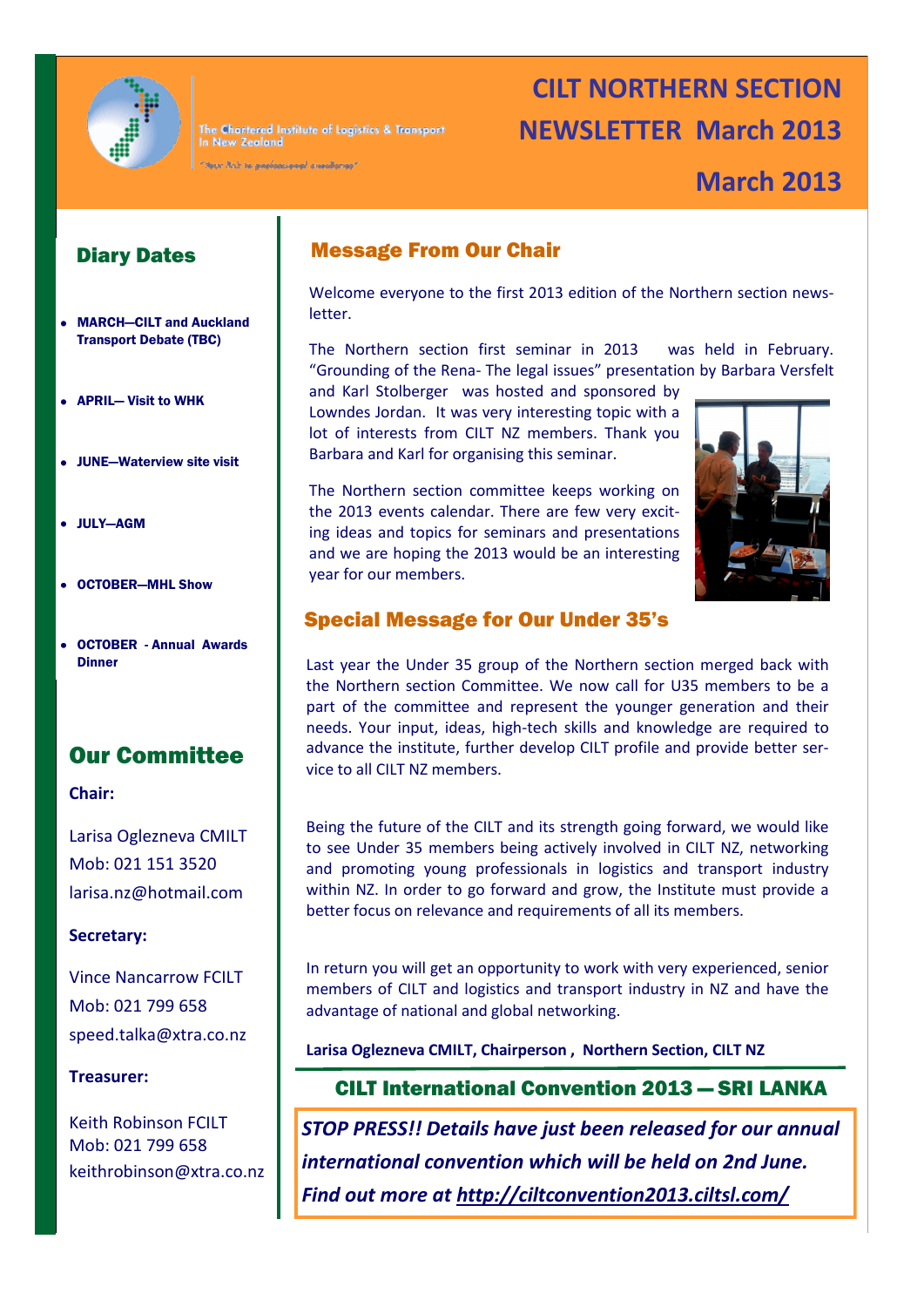# **CILT NORTHERN SECTION NEWSLETTER March 2013**

















### Upgrade Your Membership in 2013

truly are a professional

Part of the benefit of out to impress and contact our Chairman at being a member of the would like to be consid-CILT is to show your ered for an upgrade, Membership grades are employer, and prospec-please visit the memtive employers, that you bership area of the Member, and Fellow. in your field. If you are grading reviews . Or website and click on

[larisa.nz@hotmail.com.](mailto:larisa.nz@hotmail.com)  Chartered

**Helen Murray, Editor**

#### Lowndes Jordan Event, Feb 2013

After a relaxed entrée with nibbles and drinks in the offices of Lowndes Jordan, on the  $15<sup>th</sup>$  floor of the PWC tower (with amazing views across the harbour), attendees were presented with an overview of events surrounding



the grounding of the MV Rena (also set out in the TAIC report) and subsequently a discussion of the various liabilities arising as a result of the grounding. Topics, presented by Karl Stolberger and Barbara Versfelt, included the owner's right to limit liability, liability for loss and damage to cargo under the Hague Visby Rules, criminal liabilities, liability for oil pollution, the principles of salvage and general average and, finally some of the legislative changes proposed in the Marine Legislation Bill 2012. Karl Stolberger and Barbara Versfelt can be contacted on 09 3092500 or email [kfs@lojo.co.nz](mailto:kfs@lojo.co.nz) [or bcv@lojo.co.nz.](mailto:/bcv@lojo.co.nz)

#### **CUBIC NEWS**

After a pre Christmas resignation and a small restructure, we are pleased to report that Jenna Lundie has been appointed operations manager. Jenna previously managed Cubic's RORO business and some sales activities. Although Jenna is based in Christchurch, use of new technology gives her a daily presence in our Auckland service centre.

Now we're on the look out for a high quality key account manager with transport industry experience.

**Dave Anderson, Cubic**

#### Trip to visit BOP CILT...register your interest now

*The Bay of Plenty CILT and Port of Tauranga are really keen to host some of our members for a visit. Please contact Graeme Poole, gaklcomm@gmail.com if you are interested.*